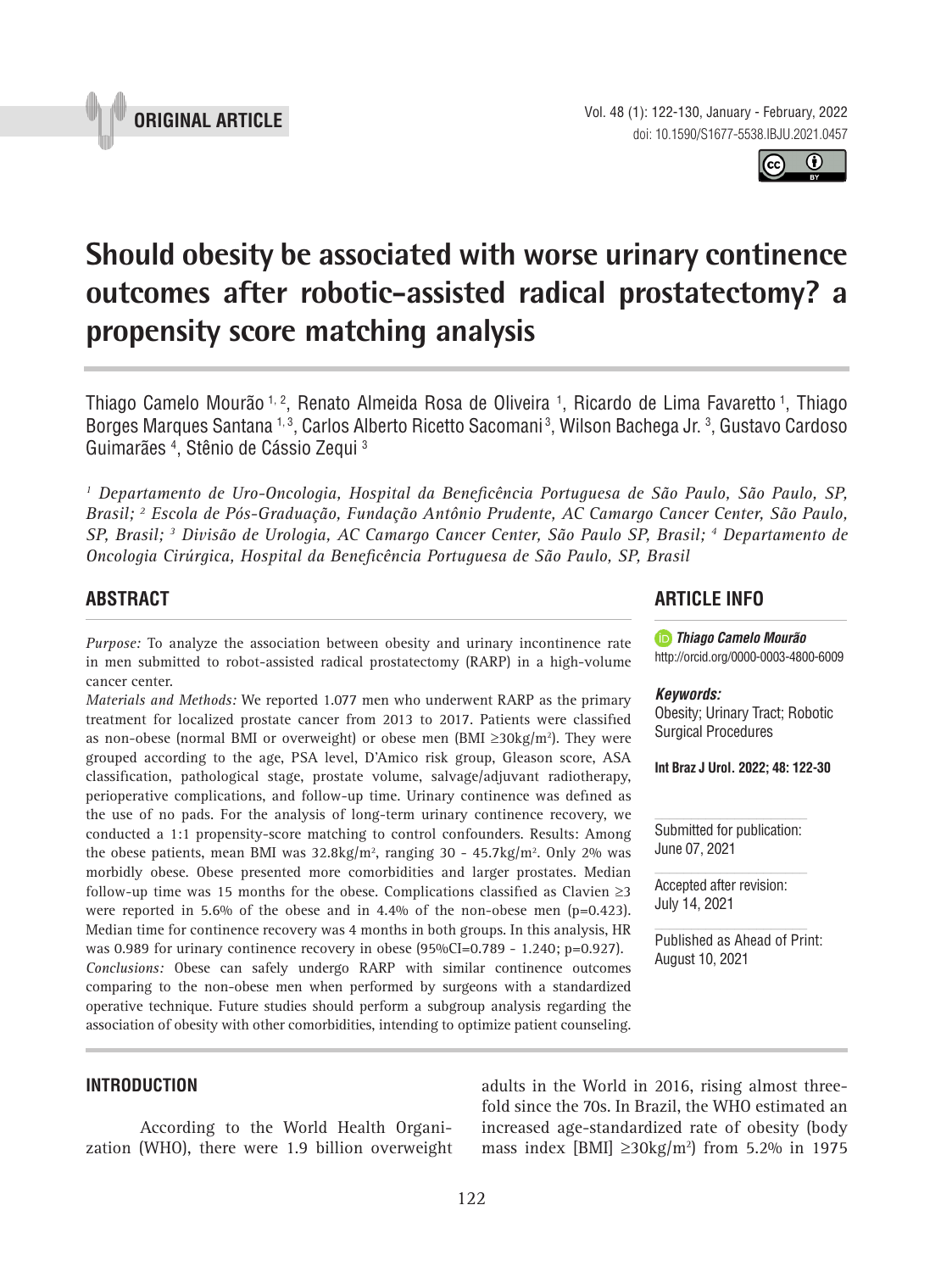**IBJU <sup>|</sup> CONTINENCE AFTER RARP IN OBESE**

to 22.1% in 2016. This high prevalence is translated into a common situation among urological patients.

In the literature, some studies have suggested an association between obesity and high- -grade prostate cancer (PCa) (1, 2). The REDUCE study showed an increased risk of 28% in a multivariable analysis associated with high-grade PCa and a lower risk associated with low-grade PCa (3).

Obese patients treated with radical prostatectomy have conflicting results related to functional outcomes. According to some studies, the rates of postoperative urinary incontinence (UI) vary among different techniques (open, laparoscopic, or robot-assisted) (4-8). After the spread of robot-assisted radical prostatectomy (RARP), urological surgeons seem to be more confident about the functional outcomes of obese patients.

This study aimed to analyze a cohort of patients who underwent RARP at a high-volume cancer center and compare the rates of the postoperative recovery of urinary continence between obese men and a propensity score-matched group of non-obese patients.

# **MATERIALS AND METHODS**

Patient selection and study design

We collected the data from 1.088 patients who underwent RARP as the primary treatment of PCa from May 2013 to December 2017 in a single reference cancer center. The authors collected the data from the preoperative and postoperative appointments described in the patient charts and their respective pathological reports. Figure-1 shows the flowchart of the study.

In this cohort, the procedures from 13 urological surgeons were included after the completion of their training. Between 2013 and 2014, the patients underwent a transperitoneal RARP technique, including the incision of the endopelvic fascia and the dorsal venous complex control with hemostatic suture. Thereafter, all the patients underwent an extraperitoneal RARP procedure with the complete preservation of the anterior periprostatic tissue (9).

The patients were diagnosed with PCa by transrectal ultrasound-guided prostate biopsy at a minimum of six weeks before the surgery. For oncological staging, multiparametric magnetic resonance imaging (mpMRI) was performed in all patients. Furthermore, bone or PSMA-PET/CT scans were performed at the discretion of each surgeon in selected patients. Metastatic patients were excluded from this analysis.

The demographic, clinical, and pathological data were collected to compare the groups according to the BMI classification. Normal BMI was determined in patients with a value greater than or equal to 18.5 to  $24.9 \text{kg/m}^2$ . Patients with a BMI greater than or equal to 25 to 29.9 kg/ $m<sup>2</sup>$  were regarded as overweight, while patients with a BMI greater than or equal to  $30\text{kg/m}^2$  were considered as obese. Other grouped data were age, serum PSA level, D'Amico risk group, Gleason score, American Society of Anesthesiologists (ASA) risk classification, pathological tumor stage (pT), and follow-up time. Prostate volume was measured by the mpMRI, and salvage or adjuvant radiotherapy was indicated for locoregional or biochemical recurrences.

Routinely, the urinary catheter was removed seven days after the surgery, and the postoperative follow-up was conducted within 15 days, for one month, and then quarterly. Urinary continence was defined as the use of no pads, and continence status was determined through direct patient interviews during the postoperative appointments. The patients who complained of UI were referred to a pelvic floor rehabilitation after the first postoperative month. All the perioperative complications were graded according to the modified Clavien-Dindo classification. The study obtained Institutional Review Board approval.

### **Statistical analysis**

The data were summarized with medians and interquartile ranges (IQR) for nonparametric continuous variables. The categorical variables were presented as absolute numbers and percentages. Moreover, the Kruskal-Wallis test was used for the analysis of the nonparametric variables. The Fisher exact test or the Pearson chi-squared test was also employed for categorical variables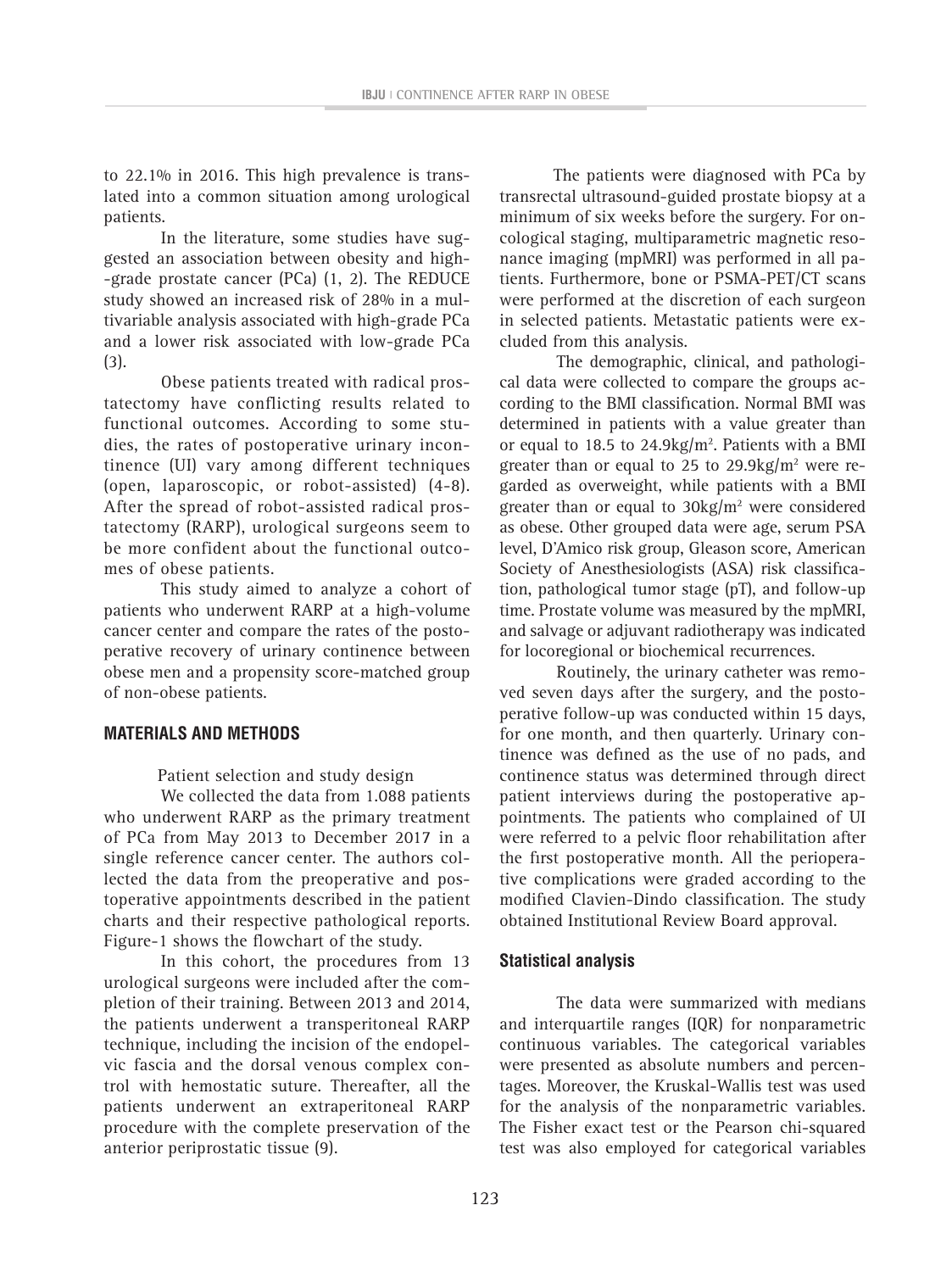**Figure 1 - Flowchart of the study.**



a Variables included in the propensity score matching model: age, prostate volume, pathological stage, American Society of Anesthesiologists (ASA) classification, and surgical technique.

when appropriate. A 1:1 propensity score matching (PSM) approach was utilized to control the confounders for the analysis of the urinary continence recovery. In addition, PSM was calculated by logistic regression. The nearest-neighbor matching model was based on age, prostate volume, pT stage, ASA risk classification, and surgical technique. The missing values of these variables were excluded before the analysis (Figure-1). The Kaplan-Meier method and the Cox proportional hazard model were used for the analysis, and the groups were compared by employing the log- -rank test. Additionally, we considered the time zero as the date of the surgery, and the significance level was established for P-value <0.05. Statistical analysis was performed using IBM SPSS Statistics version 23.0 (IBM Corp., Armonk, NY) and R software version 4.0.0 (10). A supplementary table was included with data from the patients after the PSM method.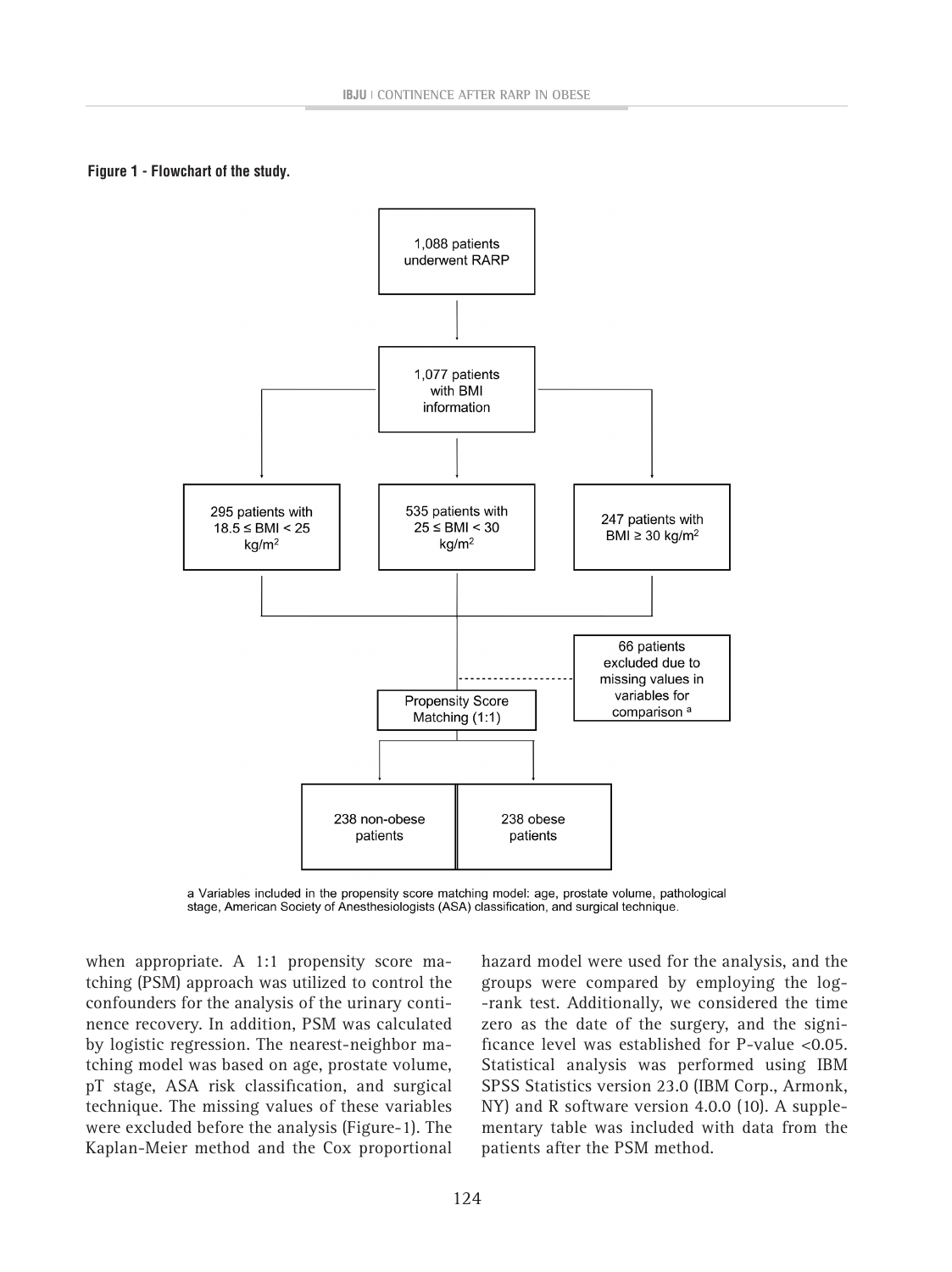### **RESULTS**

Table-1 presents the baseline demographic, clinical, and pathological data for the 1.077 patients grouped by the BMI classification. Almost half of the cohort (49.7%) were overweight patients. Among the obese patients (247 patients),

the mean BMI was  $32.8 \text{kg/m}^2$ , ranging from 30.0 to  $45.7 \text{kg/m}^2$ . The majority of the obese patients were classified as class I obese, and only 2% were considered morbidly obese (BMI ≥40kg/m<sup>2</sup>).

Significant differences among the groups were evidenced for prostate volume and ASA classification. The obese patients presented with larger

|                                       | Normal BMI                     | Overweight                       | Obese                           | P - value            |
|---------------------------------------|--------------------------------|----------------------------------|---------------------------------|----------------------|
| $N$ (Total = 1077)                    | 295 (27.4%)                    | 535 (49.7%)                      | 247 (22.9%)                     |                      |
| Median age (IQR)                      | $62(57-68)$                    | $61(56-67)$                      | $61(57-66)$                     | $0.173$ a            |
| PSA value (ng/mL)                     | $5.4(4.0 - 7.84)$<br>$N = 262$ | $5.47(4.01 - 7.75)$<br>$N = 484$ | $5.53(4.01 - 8.4)$<br>$N = 221$ | $0.764$ <sup>a</sup> |
| <b>Gleason score</b>                  |                                |                                  |                                 | 0.261h               |
| $\leq 6$                              | 34 (11.6%)                     | 59 (11.1%)                       | 24 (9.7%)                       |                      |
| $\overline{7}$                        | 216 (74%)                      | 376 (70.9%)                      | 169 (68.4%)                     |                      |
| $8 - 10$                              | 42 (14.4%)                     | 95 (17.9%)                       | 54 (21.9%)                      |                      |
| <b>D'Amico Risk group</b>             |                                |                                  |                                 | 0.277 h              |
| Low Risk                              | 103 (38.6%)                    | 164 (33.3%)                      | 74 (33.9%)                      |                      |
| <b>Intermediate Risk</b>              | 84 (31.5%)                     | 176 (35.7%)                      | 65 (29.8%)                      |                      |
| <b>High Risk</b>                      | 80 (30%)                       | 153 (31%)                        | 79 (36.2%)                      |                      |
| <b>ASA classification</b>             |                                |                                  |                                 | $< 0.001$ b          |
| $\begin{array}{c} \hline \end{array}$ | 61 (20.7%)                     | 81 (15.2%)                       | 11 $(4.5\%)$                    |                      |
| $\vert\vert$                          | 213 (72.2%)                    | 406 (76.3%)                      | 204 (82.6%)                     |                      |
| $\ensuremath{\mathsf{III}}\xspace$    | $21(7.1\%)$                    | 45 (8.5%)                        | 32 (13%)                        |                      |
| Prostate volume (cm <sup>3</sup> )    | $39(30-48)$<br>$N = 277$       | $41(34-51)$<br>$N = 499$         | $42(34-54)$<br>$N = 238$        | $0.005$ <sup>a</sup> |
| <b>Pathological stage</b>             |                                |                                  |                                 | 0.327h               |
| pT2                                   | 226 (77.7%)                    | 397 (75%)                        | 178 (72.1%)                     |                      |
| pT3                                   | 65 (22.3%)                     | 132 (25%)                        | 69 (27.9%)                      |                      |
| Median F-U (months)                   | $13(6 - 27)$                   | $15(6-27)$                       | $15(6-28)$                      | $0.824$ <sup>a</sup> |
| <b>Salvage or Adjuvant RT</b>         |                                |                                  |                                 | 0.937h               |
| Yes                                   | 24 (12.7%)                     | 43 (12%)                         | $21(13.1\%)$                    |                      |
| No                                    | 165 (87.3%)                    | 314 (88%)                        | 139 (86.9%)                     |                      |

**Table 1 – Overall demographic, clinical, and pathological data according BMI classification.**

**BMI** – Body mass index; **PSA** – Prostate-specific antigen; **ASA** – American Society of Anesthesiologists; **F-U** – Follow-up; **RT** - Radiotherapy a Kruskal-Wallis test

 $<sup>b</sup>$   $\chi^2$  test</sup>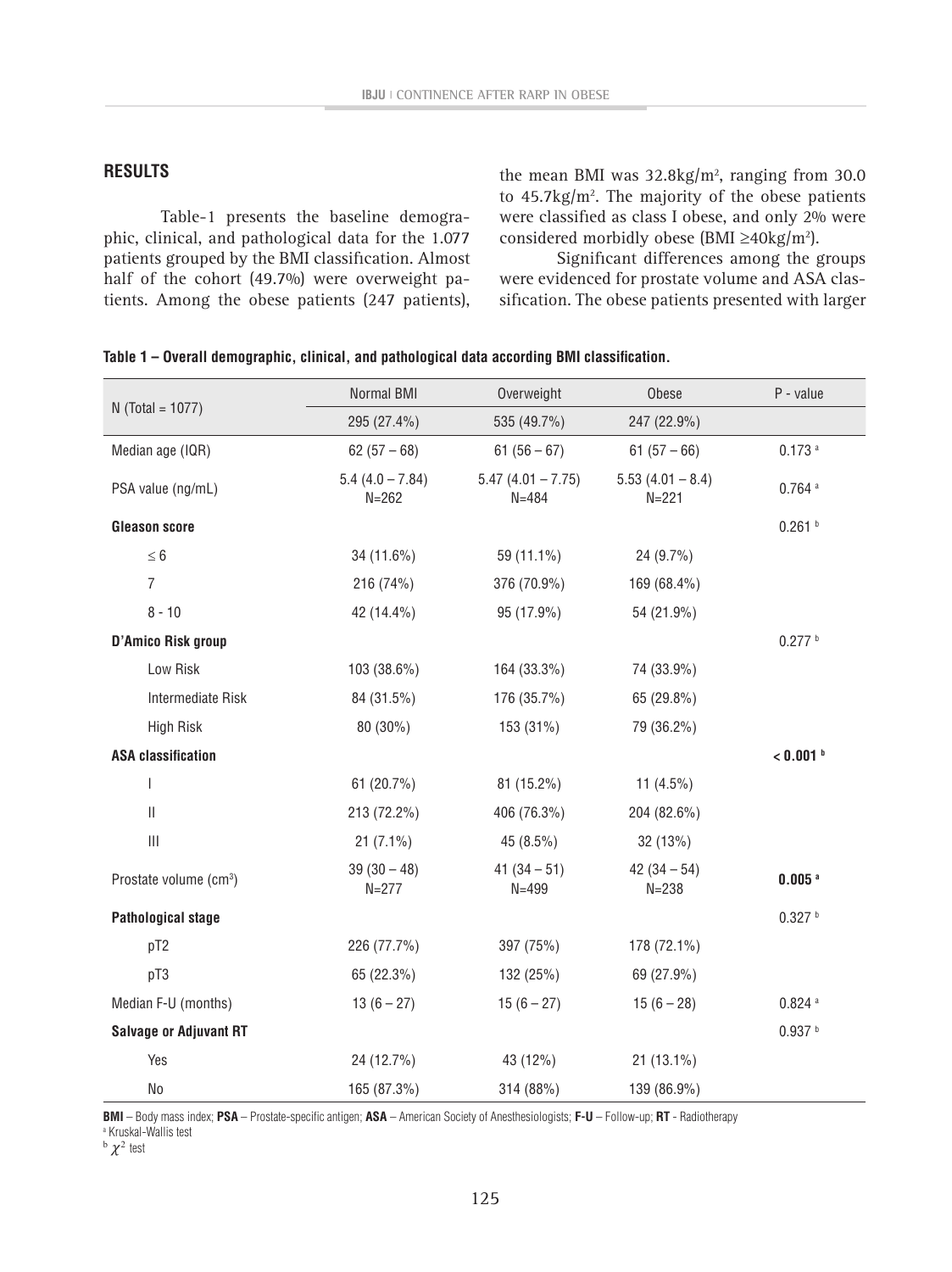prostates. Prostates over 80cm3 were observed in 6.3% (15 cases) of the obese patients and in 2.7% (21 cases) of the non-obese patients. As expected, the obese patients presented with a higher frequency of concurrent comorbidities (patients classified as ASA II or ASA III). This is correlated with more comorbidities among obese patients and in more severe systemic diseases within this group.

In this cohort, the other analyzed variables did not display significant differences among patients with normal BMI, overweight patients, and obese patients. Related to the postoperative follow-up period, 57.6% (132 cases) and 35.8% (82 cases) of the obese patients had a minimum of 12 months and 24 months of follow-up, respectively. The non-obese patients presented at least 12 months and 24 months of follow-up in 58.6% (446) and 33.7% (257) of the cases, respectively.

Perioperative complications were also reported, and they were classified according to the Clavien-Dindo classification in Table-2. There were no significant differences between the obese and non-obese patients (p=0.423). Complications classified as Clavien ≥3 were reported in 5.6% of the obese patients and in 4.4% of the non-obese patients.

The patients were categorized into two groups, namely, non-obese patients and obese patients, after the matching method. Non-obese patients included all cases with calculated BMI  $<$ 30kg/m<sup>2</sup>. Figure-2 illustrates the cumulative urinary continence recovery between both groups. The median time for continence recovery was 4 months in both groups. In this cohort, there were no significant differences during the follow-up time (p=0.92). The Cox proportional hazard model was also assessed, and in this analysis, HR was 0.989 for urinary continence recovery in obese men (95% CI=0.789-1.240; p=0.927). Finally, it was conducted an analysis among the whole group of obese patients before the PSM approach. Obese men with localized disease presented a mean time for continence recovery of 4.63 months (3.65 - 5.61 months). In obese men with locally advanced disease, the mean time was 7.11 months (4.84 - 9.38 months). Regarding this comparison, it was evidenced a significant difference (p=0.040).

#### **DISCUSSION**

Concerns associated with functional outcomes are still prevalent in the robotic setting. Frequently, surgeons overcoming their learning curve or in high-volume centers face patients with potentially adverse risk factors and poor functional or oncological outcomes. Even with the lack of high-level evidence, previous randomized trials are clear to show better perioperative outcomes and have provided support to confirm at least the comparable functional outcomes of RARP compared with laparoscopic or open approaches (11, 12). The overall prevalence of UI after RARP has been

| Clavien-Dindo classification | Non-obese    | Obese       | P - value            |
|------------------------------|--------------|-------------|----------------------|
|                              | 42 $(5.1\%)$ | 12 (4.9%)   |                      |
| Ш                            | 42 $(5.1\%)$ | $20(8.1\%)$ |                      |
| <b>IIIA</b>                  | $13(1.6\%)$  | $8(3.2\%)$  |                      |
| <b>IIIB</b>                  | $11(1.3\%)$  | $3(1.2\%)$  | $0.423$ <sup>a</sup> |
| <b>IVA</b>                   | $10(1.2\%)$  | $3(1.2\%)$  |                      |
| <b>IVB</b>                   | $1(0.1\%)$   | 0           |                      |
| V                            | $2(0.2\%)$   | 0           |                      |

**Table 2 – Comparison of overall perioperative complications for obese (BMI** ≥ **30 kg/m2 ) and non-obese men (BMI < 30 kg/m2 ).**

**BMI** – Body mass index

a Two-sided Fisher's exact test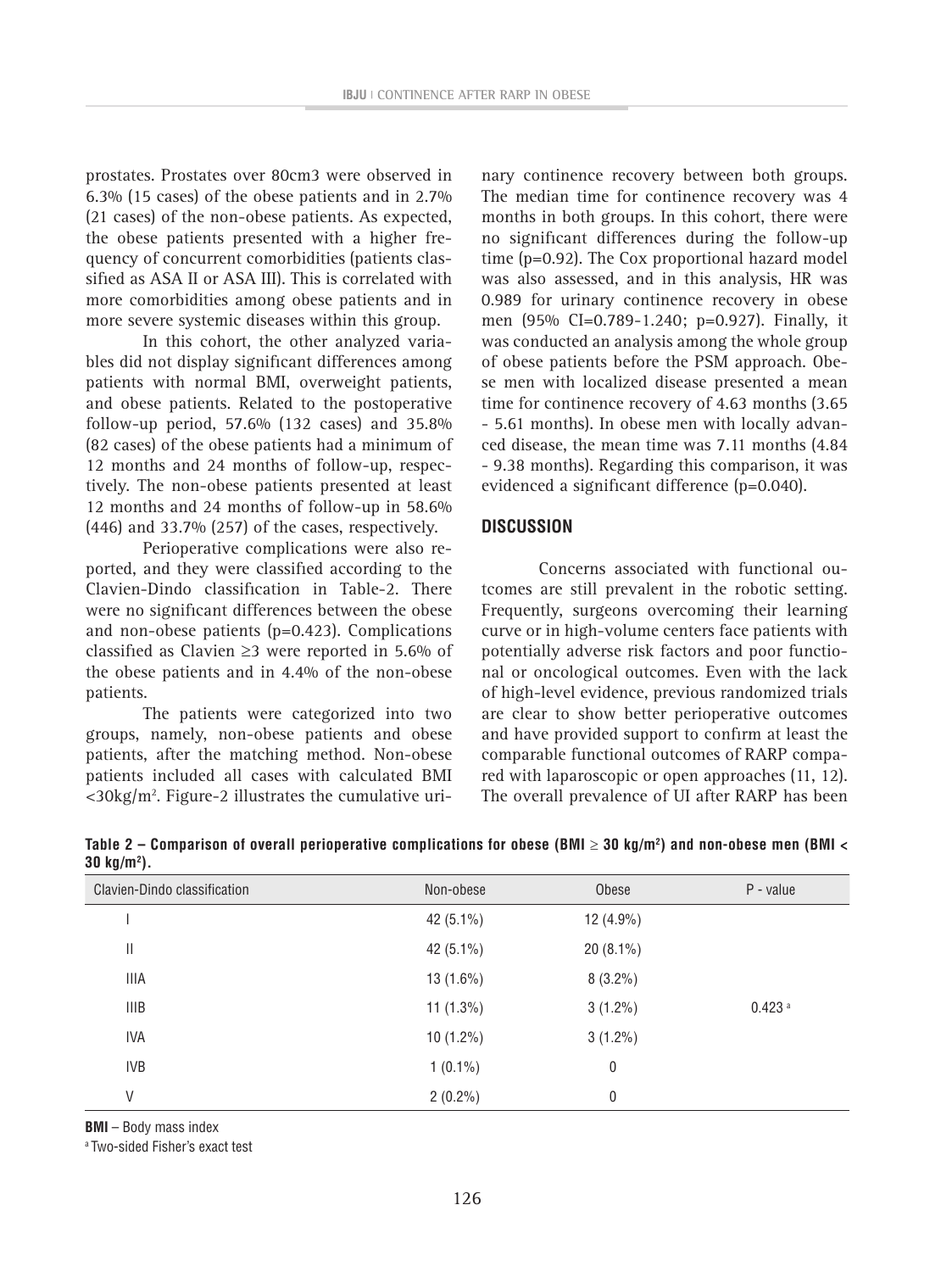

**Figure 2 – Kaplan-Meier curve of cumulative continence recovery rate between obese and non-obese patients.**

reported to be ranging from 4% to 31% (13), while the 12-month UI rate in obese has been reported to be ranging from 6% to 47% (8, 14-16).

Over the years, obese men have demonstrated a higher chance to undergo radiotherapy or brachytherapy, as a primary treatment, rather than radical prostatectomy. This has been evidenced by a study with patients from the CaPSURE database (17). Despite that, using a health-related quality- -of-life questionnaire, an earlier study extracted from the same database has reported that there are worse urinary functions and bother among patients with a BMI of over  $35\text{kg/m}^2$  (18).

A meta-analysis published in 2018 showed divergent results about postoperative UI. Two stu-

dies involving RARP and other two studies involving laparoscopic radical prostatectomy (LRP) were evaluated. The authors evidenced a significant association between obesity and UI at 12 months in the patients who underwent RARP (OR=2.43, 95% CI=1.21-4.88) and at 24 months (OR=2.00, 95% CI=1.57-2.56). However, the patients who underwent LRP did not show this association (4). Probably, this significantly better continence rate in non-obese men occurred due to the study of Wiltz et al. (15), which constituted 90% of the men who underwent RARP in the previously mentioned meta-analysis and exhibited similar conclusions.

In fact, considering studies prior to 2010, Boorjian et al. suggested that RARP offers simi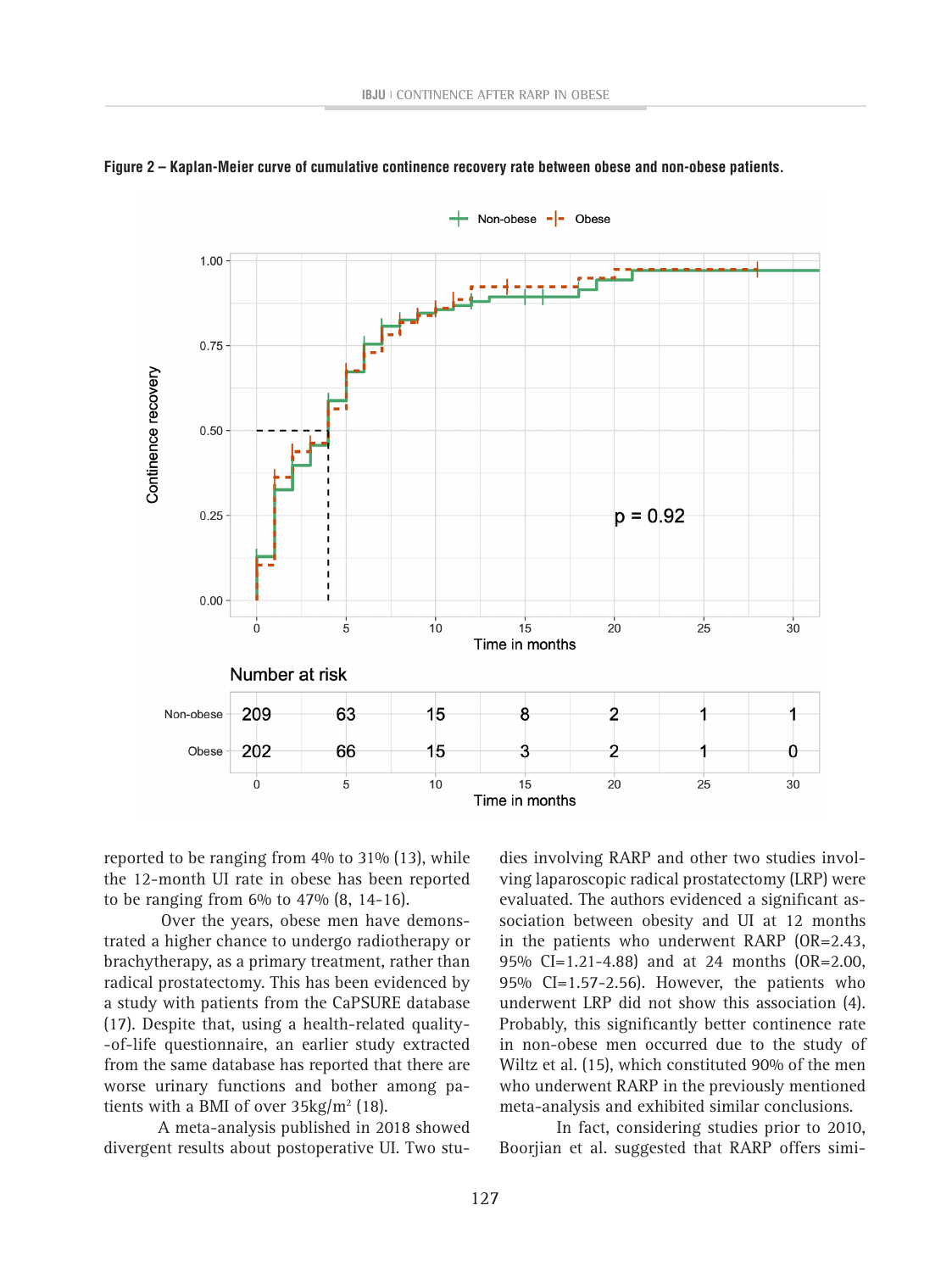lar functional outcomes for obese men (16). Other investigations have reported poorer postoperative continence rates or a longer time to continence recovery in obese men than in non-obese men (6, 14, 15). Analyzing more recent studies, we can come across with more authors affirming that there is no significant association between obesity and long-term UI rate (7, 8, 19). The study of Kumar et al. validated that the only significant divergence is about an earlier median time to continence recovery (19). Some possible explanations are that reference centers have achieved a higher expertise level over this period and that several technical improvements have been reported. Other discrepancies may occur due to the different techniques and continence definitions. A local study published in 2019 reported data from 104 consecutive RARP. In this series, only 16 patients were obese and there was no statistical difference in continence recovery compared to the non-obese men. However, the mean time to reach urinary continence was higher for the obese patients (5.08 months vs. 2.71 months) (20).

Considering morbid obesity, only a few studies have included this particular population, but none of them have reported functional outcomes over the follow-up period (21-23). In our study, it was evidenced a non-significant difference among class I to II obese and class III obese men (data not reported). Nonetheless, there are only 2% of morbidly obese patients in our cohort.

Several limitations can be discussed in this study. A debatable fact is that the group is composed of different surgeons in a single cancer center, who may have distinct surgical skills. Despite that, surgeons involved in this study overcame their learning curve with a standardized protocol and similar methods. They were included at the robotic program after assisting cases as bedside surgeons (24), completing the training on da Vinci system, and after approval of the head of the department. Some of them have a huge previous experience in open procedures. Others have been laparoscopists before the beginning of their learning curves with robotics. Additionally, findings are limited by the retrospective nature of the study and by the missing values in some cases, requiring exclusion for the PSM analysis. Despite that, we could control some confounders between both groups with matched analysis and compare them for an adequate follow-up period. Furtherly, we were not able to list the frequency of each one of the concurrent comorbidities in obese and non-obese men, which could be associated with worse UI status in particular scenarios. There are other potential conflictual covariates, such as race, educational level, or sedentary lifestyle, that could lead to divergent results. Another point is that only 2% of the cases consisted of morbidly obese, besides that super obese patients (BMI ≥50kg/m<sup>2</sup>) were not reported. Future studies with this specific population could lead to divergent outcomes. Finally, to our knowledge, this is largest national study analyzing the urinary functional outcomes in the population of obese men who underwent RARP.

### **CONCLUSIONS**

Obese patients can safely undergo robotic- -assisted radical prostatectomy with similar continence outcomes compared with non-obese men. Our results suggest a comparable perioperative complication rate between the groups when performed by surgeons with a standardized operative technique. Future studies should perform a subgroup analysis regarding the association of obesity with other comorbidities, intending to optimize patient counseling.

### **CONFLICT OF INTEREST**

None declared.

### **REFERENCES**

- 1. Zhang X, Zhou G, Sun B, Zhao G, Liu D, Sun J, et al. Impact of obesity upon prostate cancer-associated mortality: A metaanalysis of 17 cohort studies. Oncol Lett. 2015; 9:1307-12.
- 2. Hu X, Hu C, Zhang C, Zhang M, Long S, Cao Z. Role of Adiponectin in prostate cancer. Int Braz J Urol. 2019; 45:220-8.
- 3. Vidal AC, Howard LE, Moreira DM, Castro-Santamaria R, Andriole GL Jr, Freedland SJ. Obesity increases the risk for high-grade prostate cancer: results from the REDUCE study. Cancer Epidemiol Biomarkers Prev. 2014; 23:2936-42.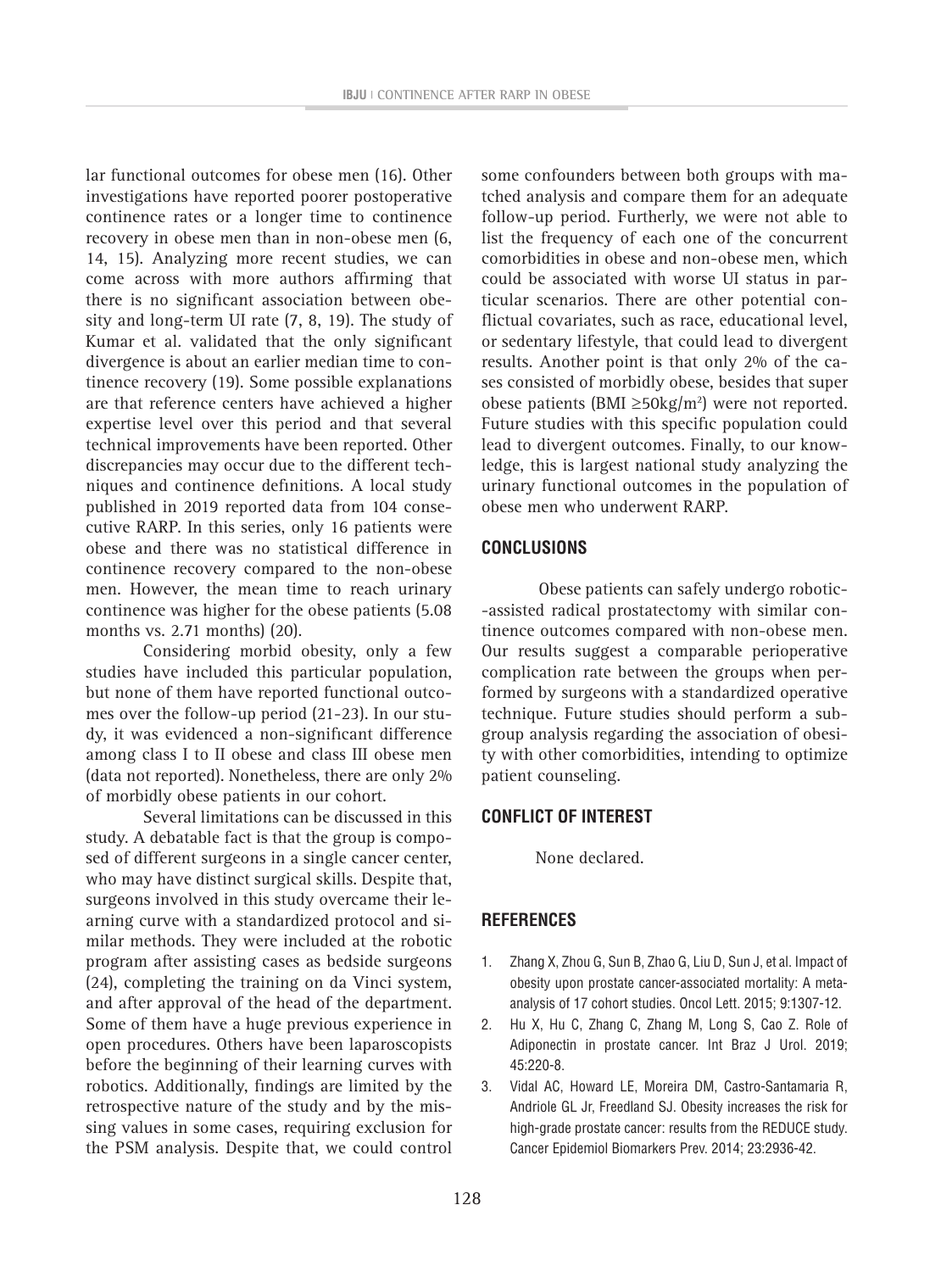- 4. Wei Y, Wu YP, Lin MY, Chen SH, Lin YZ, Li XD, et al. Impact of Obesity on Long-Term Urinary Incontinence after Radical Prostatectomy: A Meta-Analysis. Biomed Res Int. 2018; 2018:8279523.
- 5. Xu T, Wang X, Xia L, Zhang X, Qin L, Zhong S, et al. Robotassisted prostatectomy in obese patients: how influential is obesity on operative outcomes? J Endourol. 2015; 29:198-208.
- 6. van Roermund JG, van Basten JP, Kiemeney LA, Karthaus HF, Witjes JA. Impact of obesity on surgical outcomes following open radical prostatectomy. Urol Int. 2009; 82:256-61.
- 7. Garg T, Young AJ, Kost KA, Park AM, Danella JF, Kirchner HL. Patient-reported quality of life recovery curves after robotic prostatectomy are similar across body mass index categories. Investig Clin Urol. 2017; 58:331-8.
- 8. Gu X, Araki M, Wong C. Does elevated body mass index (BMI) affect the clinical outcomes of robot-assisted laparoscopic prostatectomy (RALP): a prospective cohort study. Int J Surg. 2014; 12:1055-60.
- 9. Guimarães GC, Oliveira RAR, Santana TBM, Favaretto RL, Mourão TC, Rocha MM, et al. Comparative Analysis of Functional Outcomes Between Two Different Techniques After 1088 Robotic-Assisted Radical Prostatectomies in a High-Volume Cancer Center: A Clipless Approach. J Endourol. 2019; 33:1017-24.
- 10. R Core Team. The R Project for Statistical Computing. 2018. [Internet]. Available at. <https://www.r-project.org/>
- 11. Porpiglia F, Morra I, Lucci Chiarissi M, Manfredi M, Mele F, Grande S, et al. Randomised controlled trial comparing laparoscopic and robot-assisted radical prostatectomy. Eur Urol. 2013; 63:606-14.
- 12. Coughlin GD, Yaxley JW, Chambers SK, Occhipinti S, Samaratunga H, Zajdlewicz L, et al. Teloken P, Dunglison N, Williams S, Lavin MF, Gardiner RA. Robot-assisted laparoscopic prostatectomy versus open radical retropubic prostatectomy: 24-month outcomes from a randomised controlled study. Lancet Oncol. 2018; 19:1051-60.
- 13. Ficarra V, Novara G, Rosen RC, Artibani W, Carroll PR, Costello A, et al. Systematic review and meta-analysis of studies reporting urinary continence recovery after robotassisted radical prostatectomy. Eur Urol. 2012; 62:405-17.
- 14. Ahlering TE, Eichel L, Edwards R, Skarecky DW. Impact of obesity on clinical outcomes in robotic prostatectomy. Urology. 2005; 65:740-4.
- 15. Wiltz AL, Shikanov S, Eggener SE, Katz MH, Thong AE, Steinberg GD, et al. Robotic radical prostatectomy in overweight and obese patients: oncological and validatedfunctional outcomes. Urology. 2009; 73:316-22.
- 16. Boorjian SA, Crispen PL, Carlson RE, Rangel LJ, Karnes RJ, Frank I, et al. Impact of obesity on clinicopathologic outcomes after robot-assisted laparoscopic prostatectomy. J Endourol. 2008; 22:1471-6.
- 17. Davies BJ, Walsh TJ, Ross PL, Knight SJ, Sadetsky N, Carroll PR, et al. Effect of BMI on primary treatment of prostate cancer. Urology. 2008; 72:406-11.
- 18. Anast JW, Sadetsky N, Pasta DJ, Bassett WW, Latini D, DuChane J, et al. The impact of obesity on health related quality of life before and after radical prostatectomy (data from CaPSURE). J Urol. 2005; 173:1132-8.
- 19. Kumar A, Samavedi S, Bates AS, Coelho RF, Rocco B, Palmer K, et al. Continence outcomes of robot-assisted radical prostatectomy in patients with adverse urinary continence risk factors. BJU Int. 2015; 116:764-70.
- 20. Neumaier MF, Segall CH Júnior, Hisano M, Rocha FET, Arap S, Arap MA. Factors affecting urinary continence and sexual potency recovery after robotic-assisted radical prostatectomy. Int Braz J Urol. 2019; 45:703-12.
- 21. Agrawal V, Feng C, Joseph J. Outcomes of Extraperitoneal Robot-Assisted Radical Prostatectomy in the Morbidly Obese: A Propensity Score-Matched Study. J Endourol. 2015; 29:677-82.
- 22. Yates J, Munver R, Sawczuk I. Robot-assisted laparoscopic radical prostatectomy in the morbidly obese patient. Prostate Cancer. 2011; 2011:618623.
- 23. Abdul-Muhsin H, Giedelman C, Samavedi S, Schatloff O, Coelho R, Rocco B, et al. Perioperative and early oncological outcomes after robot-assisted radical prostatectomy (RARP) in morbidly obese patients: a propensity scorematched study. BJU Int. 2014; 113:84-91.
- 24. Cimen HI, Atik YT, Gul D, Uysal B, Balbay MD. Serving as a bedside surgeon before performing robotic radical prostatectomy improves surgical outcomes. Int Braz J Urol. 2019; 45:1122-8.

**\_\_\_\_\_\_\_\_\_\_\_\_\_\_\_\_\_\_\_\_\_\_\_ Correspondence address:**

Thiago Camelo Mourão, MD Rua Dona Adma Jafet, 74/ 151 Bela Vista, São Paulo, SP, 01308-050, Brasil Telephone. + 55 11 3259-3433 E-mail: thiagocmourao@gmail.com